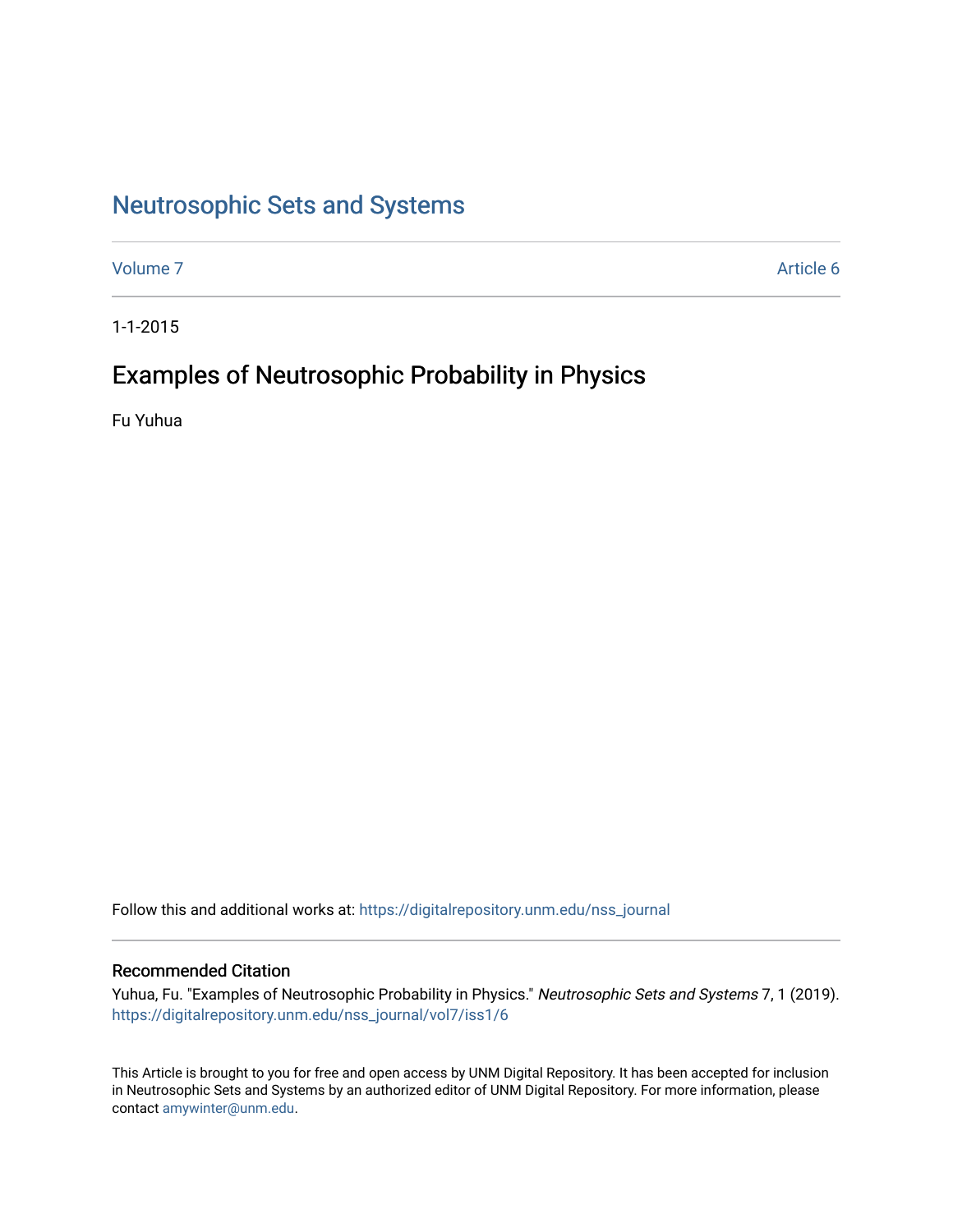NSS

# Examples of Neutrosophic Probability in Physics

# **Fu Yuhua**

CNOOC Research Institute, No.6, Dongzhimenwaixiaojie Street, Beijing, 100027, China. E-mail:fuyh1945@sina.com

Abstract: This paper re-discusses the problems of the so-called "law of nonconservation of parity" and "accelerating expansion of the universe", and presents the examples of determining Neutrosophic Probability of the experiment of Chien-Shiung Wu et al in 1957, and determining Neutrosophic Probability of accelerating expansion of the partial universe.

#### **Keywords: Neutrosophic Probability, law of nonconservation of parity, accelerating expansion of the universe** .

#### **1 Introduction**

According to reference [1], Neutrosophic probability is a generalization of the classical and imprecise probabilities. Several classical probability rules are adjusted in the form of neutrosophic probability rules. In some cases, the neutrosophic probability is extended to nvalued refined neutrosophic probability.

The neutrosophic probability is a generalization of the classical probability because, when the chance of indeterminacy of a stochastic process is zero, these two probabilities coincide.

The Neutrosophic Probability that an event *A* occurs is

 $NP(A) = (ch(A), ch(neutA), ch(antiA)) = (T, I, F)$ where *T*, *I*, *F* are standard or nonstandard subsets of the nonstandard unitary interval *]-0, 1+[,* and *T* is the chance that *A* occurs, denoted *ch(A)*; *I* is the indeterminate chance related to A, *ch(neutA);* and *F* is the chance that *A* does not occur, *ch*(*antiA*).

This paper presents some examples of Neutrosophic Probability in physics.

## **2 Determining Neutrosophic Probability of the experiment of Chien-Shiung Wu et al in 1957**

One of the reasons for 1957 Nobel Prize for physics is "for their penetrating investigation of the so-called parity laws which has led to important discoveries regarding the elementary particles", and according to the experiment of Chien-Shiung Wu et al in 1957, the so-called "law of nonconservation of parity" is established. While, according to the viewpoint of Neutrosophic Probability, this conclusion should be re-discussed.

Supposing that event *A* denotes parity is conservation, *antiA* denotes parity is nonconservation, and *neutA* denotes indeterminacy.

In the experiment of Chien-Shiung Wu et al in 1957, they found that the number of the electrons that exiting angle  $\theta$  > 90° is 40% more than that of  $\theta$  < 90° (the ratio is

1.4:1.0). For this result, we cannot simply say that parity is conservation or nonconservation. The correct way of saying should be that, besides indeterminacy, the chance of conservation of parity is as follows

$$
ch (A) = 1.0/1.4 = 71\%
$$

and the chance of nonconservation of parity is as follows

 $ch(antiA)) = (1.4 - 1.0)/1.4 = 29\%$ 

Thus, the Neutrosophic Probability that "parity is conservation" is as follows

 NP (*A*) = (*ch* (*A*) *,ch* (*neutA*) *,ch*(*antiA*)) = (*71%, 0, 29%* )

It should be noted that, for the reason that we cannot know the indeterminacy, so we suppose that it is equal to 0.

In reference [2] we point out that, the essential reason for the phenomena of nonconservation (including nonconservation of parity, momentum, angular momentum and the like) is that so far only the "law of conservation of energy" can be considered as the unique truth in physics. As for other "laws", they are correct only in the cases that they are not contradicted with law of conservation of energy or they can be derived by law of conservation of energy.

Similarly, the Neutrosophic Probability for other laws of conservation should be determined by law of conservation of energy or experiment (currently for most cases the Neutrosophic Probability can only be determined by experiment, like the experiment of Chien-Shiung Wu et al in 1957).

### **3 Determining Neutrosophic Probability of accelerating expansion of the partial universe**

One of the reasons for 2011 Nobel Prize for physics is "for the discovery of the accelerating expansion of the universe through observations of distant supernovae". But "the accelerating expansion of the universe" is debatable,